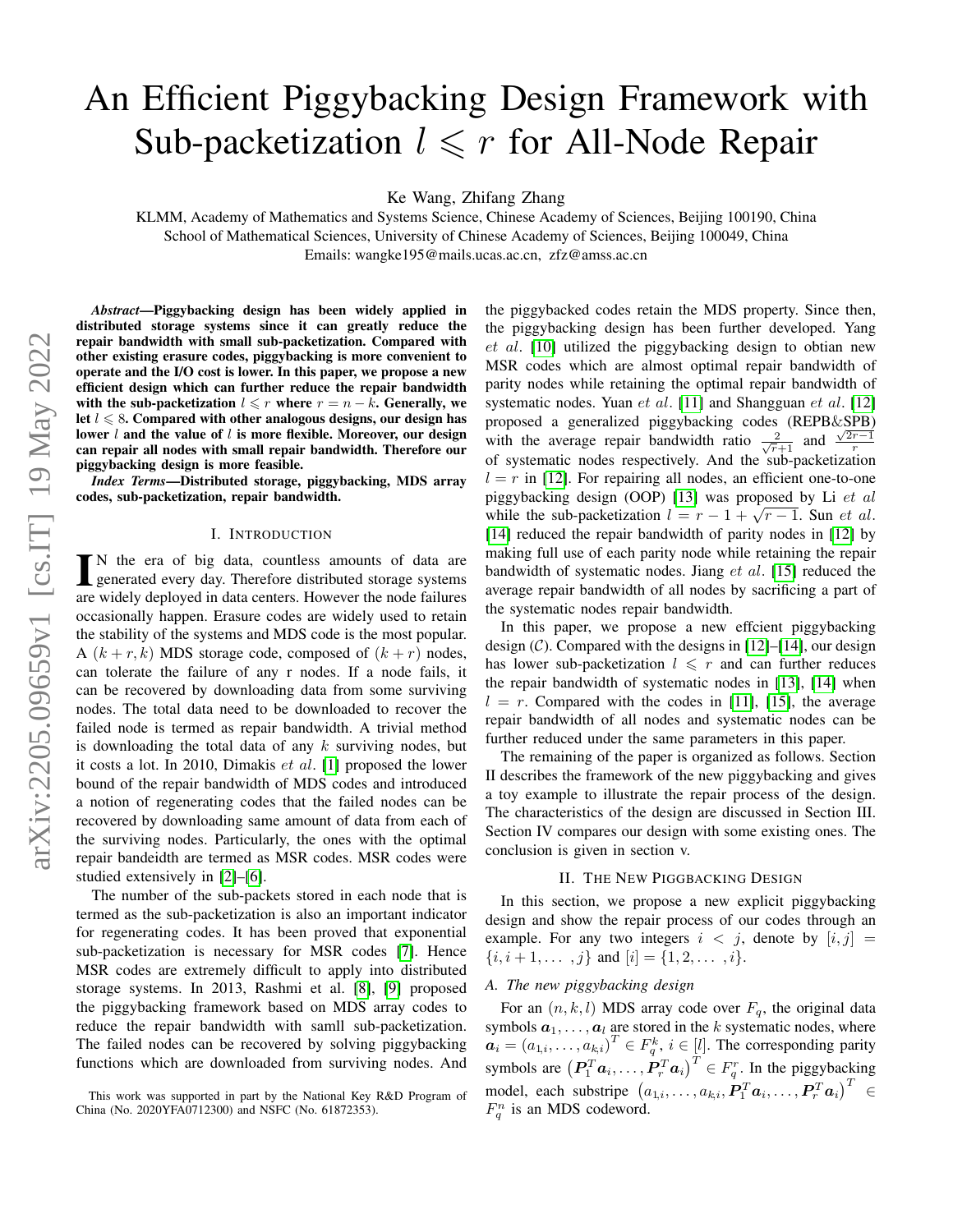|      |                     | s columns                                |          |                                                | t columns                                                                                                                                                                                                                                                                                                           |                         |                                                                                                                                                                    | u columns                                     |          |                                               |                                             |                                  |
|------|---------------------|------------------------------------------|----------|------------------------------------------------|---------------------------------------------------------------------------------------------------------------------------------------------------------------------------------------------------------------------------------------------------------------------------------------------------------------------|-------------------------|--------------------------------------------------------------------------------------------------------------------------------------------------------------------|-----------------------------------------------|----------|-----------------------------------------------|---------------------------------------------|----------------------------------|
| Node | $\mathbf{1}$        | $a_{1,1}$                                | $\cdots$ | $a_{1,s}$                                      | $a_{1,s+1}$                                                                                                                                                                                                                                                                                                         | $\cdots$                |                                                                                                                                                                    | $a_{1,l-u}$   $a_{1,l-u+1}$                   |          | $a_{1,l-2}$                                   | $a_{1,l-1}$                                 | $a_{1,l}$                        |
|      |                     |                                          |          |                                                |                                                                                                                                                                                                                                                                                                                     | ٠.                      |                                                                                                                                                                    |                                               | ٠.       |                                               |                                             |                                  |
| Node | $\alpha_1$          | $a_{\alpha_{\rm n},1}$                   | $\cdots$ |                                                | $\mid a_{\alpha_{\text{b}}s}\mid\mid a_{\alpha_{\text{b}}s+1}\mid$                                                                                                                                                                                                                                                  | $\cdots$                |                                                                                                                                                                    | $a_{\alpha,l-u} \mid a_{\alpha,l-u+1}$        |          | $a_{\alpha_{\text{1}},l-2}$                   | $a_{\alpha_{1},l-1}$                        | $a_{\alpha_{\text{\tiny{1}}},l}$ |
| Node | $\alpha_1+1$        | $a_{\alpha_{\scriptscriptstyle1} + 1,1}$ |          |                                                | $\cdots a_{\alpha_1+1,s} \mid a_{\alpha_1+1,s+1}$                                                                                                                                                                                                                                                                   | $\cdots$                |                                                                                                                                                                    | $a_{\alpha_1+1,l-u}$ $a_{2\alpha_1l-u+1}$     |          | $a_{2\alpha_{1}l-2}$                          | $a_{2\alpha, l-1}$                          | $a_{2\alpha_{1}l}$               |
|      |                     |                                          |          |                                                |                                                                                                                                                                                                                                                                                                                     | Ν,                      |                                                                                                                                                                    |                                               |          |                                               |                                             |                                  |
| Node | $2\alpha_1$         | $a_{2\alpha_{1},\,1}$                    |          | $\cdots$ $a_{2\alpha_1,s}$ $a_{2\alpha_1,s+1}$ |                                                                                                                                                                                                                                                                                                                     | $\cdots$                |                                                                                                                                                                    | $a_{2\alpha_1 l - u}   a_{\alpha_1+1, l-u+1}$ |          | $a_{\alpha_{\scriptscriptstyle1} + 1, l = 2}$ | $a_{\alpha_1+1,l-1}$                        | $a_{\alpha_1+1,l}$               |
|      |                     |                                          |          |                                                |                                                                                                                                                                                                                                                                                                                     |                         |                                                                                                                                                                    |                                               |          |                                               |                                             |                                  |
|      | Node $k-\alpha_2+1$ |                                          | $\cdots$ |                                                |                                                                                                                                                                                                                                                                                                                     | $\cdots$                |                                                                                                                                                                    |                                               |          |                                               |                                             |                                  |
|      |                     |                                          |          |                                                |                                                                                                                                                                                                                                                                                                                     |                         |                                                                                                                                                                    |                                               |          |                                               |                                             |                                  |
| Node | $\boldsymbol{k}$    | $a_{k,1}$                                | $\cdots$ |                                                | $a_{k,s} \quad a_{ks+1}$                                                                                                                                                                                                                                                                                            | $\cdots$                |                                                                                                                                                                    | $a_{k}$ $a_{k,l-u+1}$                         | $\cdots$ |                                               |                                             | $a_{k,l}$                        |
| Node | $k+1$               |                                          |          |                                                | $\begin{bmatrix} \boldsymbol{P}_1^T \boldsymbol{a}_1 & \cdots & \boldsymbol{P}_1^T \boldsymbol{a}_s \end{bmatrix} \begin{bmatrix} \boldsymbol{P}_1^T \boldsymbol{a}_{s+1} & \cdots & \boldsymbol{P}_1^T \boldsymbol{a}_{l-u} \end{bmatrix} \begin{bmatrix} \boldsymbol{P}_1^T \boldsymbol{a}_{l-u+1} \end{bmatrix}$ |                         |                                                                                                                                                                    |                                               | $\cdots$ |                                               | $\overline{\bm{P}_1^T \bm{a}_{l\text{-}1}}$ | $\mathbf{P}_1^T\bm{a}_l$         |
| Node | $k+2$               |                                          |          |                                                | $\begin{array}{ l } \hline \boldsymbol{P}_2^T\boldsymbol{a}_1 & \cdots & \boldsymbol{P}_2^T\boldsymbol{a}_s \end{array} \begin{array}{ l } \hline \boldsymbol{P}_2^T\boldsymbol{a}_{s+1} \end{array}$                                                                                                               |                         | $\cdots \quad \boldsymbol{P}_2^{\ \! \mathrm{\scriptscriptstyle T} } \boldsymbol{a}_{l-u} \big \big  \boldsymbol{P}_2^{\!\mathbf{v}} \boldsymbol{a}_{l-u+1} \big $ |                                               | $\cdots$ |                                               | $\mathbf{R}^T_2$ <b>a</b> <sub>l-1</sub>    | $\mathbf{A}_k^T\mathbf{a}_l$     |
|      |                     |                                          |          |                                                |                                                                                                                                                                                                                                                                                                                     | $\mathcal{M}_{\rm eff}$ |                                                                                                                                                                    |                                               |          |                                               |                                             |                                  |
| Node |                     |                                          |          |                                                | $\begin{array}{ccccc} k+r & P_r^T\bm{a}_1 & \cdots & P_r^T\bm{a}_s \end{array}$ $\begin{array}{ccc} \mathbf{P}_r^T\bm{a}_{s+1} & \cdots & \mathbf{P}_r^T\bm{a}_{l-u} \end{array}$ $\begin{array}{ccc} P_r^T\bm{a}_{l-u+1} \end{array}$                                                                              |                         |                                                                                                                                                                    |                                               | $\cdots$ |                                               | $\bm{P}_r^T\bm{a}_{l\text{-}1}$             | $\bm{P}_r^T\bm{a}_l$             |

Fig. 1. The new piggybacking design framework

Let the sub-packetization  $l = s + t + u \leq r$ , and denote  $k = \alpha_1 u + \beta$ . Divide the systematic nodes into u groups where each of the first  $u-\beta$  groups contains  $\alpha_1$  nodes and each of the last  $\beta$  groups contains  $\alpha_2$  nodes, where  $\alpha_1 = \lfloor \frac{k}{u} \rfloor, \alpha_2 = \lceil \frac{k}{u} \rceil$ . As in figure 1, we obtian

*1) the piggybacking design of data symbols:*

- For the *ith* group, we treat the first  $l i$  symbols of each node as an  $\alpha_j \times (l - i)$  matrix  $G_i$ , where  $j =$  $\int 1, i \in [u - \beta]$ 2,  $i \in [u - \beta + 1, u]$
- Partition the symbols in  $G_i$  into  $r-1$  almost equal parts
- column by column and the number of symbols in each part is  $\lfloor \frac{\alpha_j(l-i)}{r-1} \rfloor$  or  $\lfloor \frac{\alpha_j(l-i)}{r-1} \rceil$ . Then add each part of  $G_i$ to  $P_2^T a_{l-i+1}, \ldots, P_r^T a_{l-i+1}$ by piggybacking function in turn, where  $l = s + t + u$ ,  $i \in [u]$ .
- *2) the piggybacking design of parity symbols:*
- Partition the first  $s + t$  symbols of each parity node into two parts,  $s$  and  $t$  symbols respectively. We treat the first s symbols of the r parity nodes as an  $r \times s$  matrix  $H_1$ and use permutation  $g_j = (1, 2, \dots, r)^j$  act on the jth column of  $H_1$ , i.e.  $g_i(i) = i + j \mod r$  where  $j \in [s]$ ,  $i \in [r]$  and i denotes the position of the ith element of the jth column. Then we have a new matrix  $\tilde{H}_1$ .
- Partition the symbols of the mth arrow of  $H_1$  into t almost equal parts and the number of symbols in each part is required to differ by no more than 1. Then add each part to  $P_m^T a_{s+1}, \ldots, P_m^T a_{s+t}$  in turn by piggybacking functions, where  $m \in [r]$ .

It is easy to check that the MDS property of the code and the symbols added to each parity symbol will not come from the same node.

# *B. A toy example*

Consider an (18,10,5) systematic MDS array code. We let  $s = 2, t = 1, u = 2 \text{ and } \alpha_1 = \alpha_2 = 5.$ 

| Node $1   a_{1,1}$            | $a_{1,2}$  | $a_{1,3}$                                                                                                                                                                                                                                                                 | $a_{1.4}$  | $a_{1.5}$                                                                                                                                                                                                                                                                                                                        |
|-------------------------------|------------|---------------------------------------------------------------------------------------------------------------------------------------------------------------------------------------------------------------------------------------------------------------------------|------------|----------------------------------------------------------------------------------------------------------------------------------------------------------------------------------------------------------------------------------------------------------------------------------------------------------------------------------|
|                               |            |                                                                                                                                                                                                                                                                           |            |                                                                                                                                                                                                                                                                                                                                  |
| Node $5 \mid a_{5,1}$         | $a_{5,2}$  | $a_{5,3}$                                                                                                                                                                                                                                                                 | $a_{5.4}$  | $a_{5.5}$                                                                                                                                                                                                                                                                                                                        |
| Node $6   a_{6,1} \t a_{6,2}$ |            | $a_{6.3}$                                                                                                                                                                                                                                                                 | $a_{6.4}$  | $a_{6.5}$                                                                                                                                                                                                                                                                                                                        |
|                               |            |                                                                                                                                                                                                                                                                           |            |                                                                                                                                                                                                                                                                                                                                  |
| Node $10   a_{10.1}$          | $a_{10.2}$ | $a_{10.3}$                                                                                                                                                                                                                                                                | $a_{10.4}$ | $a_{10.5}$                                                                                                                                                                                                                                                                                                                       |
|                               |            | Node 11 $\left \mathbf{P}_1^T\mathbf{a}_1\right  \left \mathbf{P}_1^T\mathbf{a}_2\right  \left \mathbf{P}_1^T\mathbf{a}_3+\mathbf{P}_8^T\mathbf{a}_1+\mathbf{P}_7^T\mathbf{a}_2\right $ $\left \mathbf{P}_1^T\mathbf{a}_4\right  \left \mathbf{P}_1^T\mathbf{a}_5\right $ |            |                                                                                                                                                                                                                                                                                                                                  |
|                               |            |                                                                                                                                                                                                                                                                           |            | Node $12\left \boldsymbol{P}_2^T\boldsymbol{a}_1\right  \boldsymbol{P}_2^T\boldsymbol{a}_2\left \boldsymbol{P}_2^T\boldsymbol{a}_3+\boldsymbol{P}_1^T\boldsymbol{a}_1+\boldsymbol{P}_3^T\boldsymbol{a}_2\right  \boldsymbol{P}_2^T\boldsymbol{a}_4+a_{6,1}+a_{7,1}$ $\boldsymbol{P}_2^T\boldsymbol{a}_5+a_{1,1}+a_{2,1}+a_{3,1}$ |
|                               |            |                                                                                                                                                                                                                                                                           |            |                                                                                                                                                                                                                                                                                                                                  |
|                               |            |                                                                                                                                                                                                                                                                           |            | Node $17 \mathbf{P}_7^T\mathbf{a}_1\mathbf{P}_7^T\mathbf{a}_2 \mathbf{P}_7^T\mathbf{a}_3 + \mathbf{P}_6^T\mathbf{a}_1 + \mathbf{P}_5^T\mathbf{a}_2 \mathbf{P}_7^T\mathbf{a}_4 + a_{6,3} + a_{7,3}$ $\mathbf{P}_7^T\mathbf{a}_5 + a_{1,4} + a_{2,4} + a_{3,4}$                                                                    |
|                               |            |                                                                                                                                                                                                                                                                           |            | Node $18\left[\mathbf{P}_8^T\mathbf{a}_1 \ \mathbf{P}_8^T\mathbf{a}_2\right] \mathbf{P}_8^T\mathbf{a}_3 + \mathbf{P}_7^T\mathbf{a}_1 + \mathbf{P}_6^T\mathbf{a}_2\right] \mathbf{P}_8^T\mathbf{a}_4 + a_{8,3} + a_{9,3} + a_{10,3} \ \mathbf{P}_8^T\mathbf{a}_5 + a_{4,4} + a_{5,4}$                                             |

Fig. 2. (18,10,5) piggybacked code

Now consider the repair of systematic and parity nodes.

- (1) The repair of systematic nodes. For example, we may assume node 1 fails. Firstly, download symbols  $(a_{2,5}, \ldots, a_{10,5}, P_1^T a_5)$ , then  $a_{1,5}$  can be recovered by the MDS property. Secondly, download  $P_2^T a_5 + a_{1,1} + a_{2,1} + a_{3,1}$  $a_{31}, \boldsymbol{P}_3^T{\boldsymbol{a}}_5 + a_{4,1} + a_{5,1} + a_{1,2}, \boldsymbol{P}_5^T{\boldsymbol{a}}_5 + a_{5,2} + a_{1,3} + a_{2,3}, \boldsymbol{P}_7^T{\boldsymbol{a}}_5 +$  $a_{1,4}+a_{2,4}+a_{3,4}$  and  $a_{2,1}, a_{3,1}, a_{4,1}, a_{5,1}, a_{5,2}, a_{2,3}, a_{2,4}, a_{3,4}$ , then  $a_{1,1}, a_{1,2}, a_{1,3}, a_{1,4}$  can be recovered, since  $P_2^T a_5$ ,  $\boldsymbol{P}_3^T\boldsymbol{a}_5, \boldsymbol{P}_5^T\boldsymbol{a}_5, \boldsymbol{P}_7^T\boldsymbol{a}_5$  have been recovered in the last step. Therefore only 22 symbols need to be downloaded to recover node 1, compared with the trivial repair process, we can save 56% repair bandwidth. And the repair process of other systematic nodes is similar .
- (2) The repair process of parity nodes. We may assume node 12 fails. Firstly, download  $(a_{1,3}, \ldots, a_{10,3})$  $\& \quad (a_{1,4}, \ldots, a_{10,4}) \quad \& \quad (a_{1,5}, \ldots, a_{10,5})$  and  $P_1^T a_1, P_8^T a_2, a_{1,1}, a_{2,1}, a_{3,1}, a_{6,1}, a_{7,1}$ , then the last three symbols can be recovered. Secondly, download  $\bm{P}_3^T\bm{a}_3 + \bm{P}_2^T\bm{a}_1 + \bm{P}_1^T\bm{a}_2, \bm{P}_4^T\bm{a}_3 + \bm{P}_3^T\bm{a}_1 + \bm{P}_2^T\bm{a}_2$  and  $\mathbf{P}_1^T \mathbf{a}_2, \mathbf{P}_3^T \mathbf{a}_1$ , then the first two symbols can be recovered. Therefore only 41 symbols need to be downloaded to recover node 12, 18% repair bandwidth can be saved. And the repair process of other parity nodes is similar.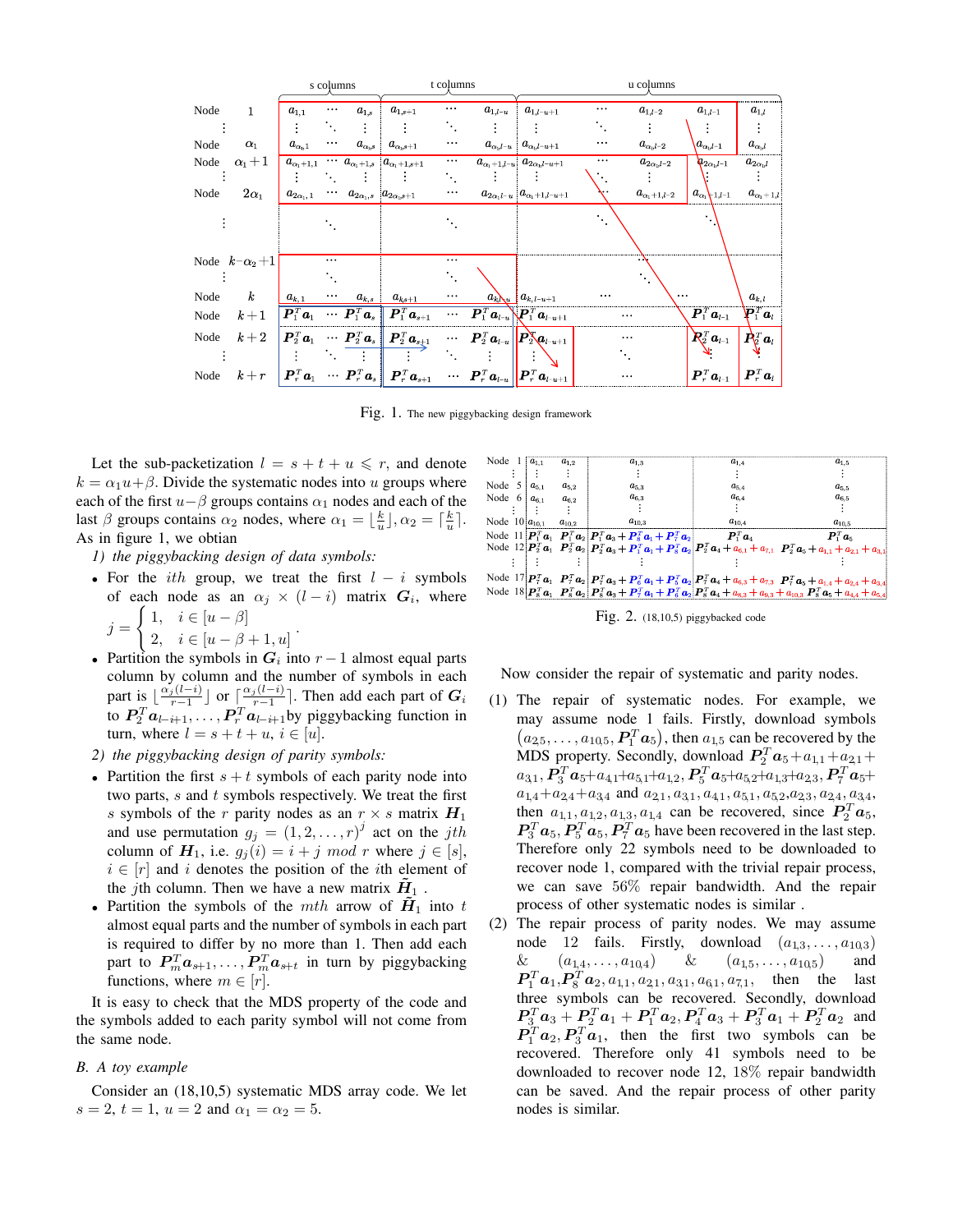# III. THE GENERAL REPAIR PROPERTIES

In this section, we will discuss the average repair bandwidth of our piggybacking design and the values of  $s, t, u$  to get the optimal repair bandwidth where  $l = s + t + u \leq r$ .

Remark 1. Although we consider the total repair bandwidth of systematic nodes in one group, the repair process is one by one, i.e. we still consider the condition of single node failures.

# *A. The average repair bandwidth of systematic nodes*

Define three variables as in section II:  $\alpha_1 = \lfloor \frac{k}{u} \rfloor, \alpha_2 =$  $\lceil \frac{k}{u} \rceil, \beta = k - \alpha_1 u.$ 

<span id="page-2-0"></span>*1) The repair bandwidth of systematic nodes in the first*  $u - \beta$  *groups:* Define  $\gamma_i$  as the repair bandwidth of the *ith* group of systematic nodes, where  $i \in [u - \beta]$ . Firstly, consider the repair bandwidth of the first  $\alpha_1$  nodes. Let  $\zeta_1 = \lfloor \frac{\alpha_1(l-1)}{r-1} \rfloor, \zeta_1' = \lceil \frac{\alpha_1(l-1)}{r-1} \rceil, z_1 = \alpha_1 (l-1) - \zeta_1 (r-1),$ where  $z_1$  is the remainder of  $\alpha_1$  (l − 1) mod r − 1. Therefore, the first  $r - 1 - z_1$  positions of the parity symbols used to piggyback the first group of data symbols each piggyback  $\zeta_1$ symbols, and each position piggybacks  $\zeta_1'$  symbols in the last  $z_1$  positions.

Since only the last one symbol in each node of the first group has not been piggybacked, these  $\alpha_1$  symbols can be recovered only through the MDS property, i.e. download  $k\alpha_1$ symbols totaly. And other symbols are all piggybacked in some parity symbols, they can be recovered by some linear operations. Since  $k\alpha_1$  symbols have been downloaded, the original parity symbols in the last substripe can be recovered. Then in this process,  $\zeta_1$  or  $\zeta'_1$  need to be downloaded for each data symbol recovered. Therefore we need download  $((r-1) - z_1) \cdot \zeta_1^2 + z_1 \cdot (\zeta_1')^2$  symbols to recover the remaining  $\alpha_1 (l - 1)$  data symbols and  $\gamma_1 = k \alpha_1 + ((r - 1) - z_1)$ .  $\zeta_1^2 + z_1 \cdot (\zeta_1')^2$ . Define  $\varphi_1 = \cdots = \varphi_{(r-1)-z_1} = \zeta_1$ , and  $\varphi_{(r-1)-z_1+1}=\cdots=\varphi_{r-1}=\zeta_1'$ . Then

$$
\gamma_1 = k\alpha_1 + \sum_{v=1}^{r-1} \varphi_v^2 = k\alpha_1 + \frac{\sum_{v=1}^{r-1} \varphi_v^2 + \sum_{v>w} (\varphi_v - \varphi_w)^2}{r-1}
$$
\n(1)

$$
= k\alpha_1 + \frac{(\alpha_1 (l-1))^2 + ((r-1) - z_1) \cdot z_1}{r-1}.
$$
  $v, w \in [r-1].$  (2)

Similarly, we can calculate the total repair bandwidth of the nodes in the *ith* group,  $i \in [u - \beta]$ . Let  $\zeta_i = \lfloor \frac{\alpha_1(l-i)}{r-1} \rfloor, \zeta'_i =$  $\lceil \frac{\alpha_1(l-i)}{r-1} \rceil, z_i = \alpha_1 (l-i) - \zeta_i (r-1)$ . Then

<span id="page-2-1"></span>
$$
\gamma_i = ik\alpha_1 + \frac{(\alpha_1 (l - i))^2 + ((r - 1) - z_i) \cdot z_i}{r - 1}.
$$
 (3)

*2) The repair bandwidth of the last*  $\beta$  *groups:* Let  $\lambda_j =$  $\lfloor \frac{\alpha_2(l-j)}{r-1} \rfloor, \lambda'_j = \lceil \frac{\alpha_2(l-j)}{r-1} \rceil, z_j = \alpha_2 (l-j) - \lambda_j (r-1)$ , where  $j \in [u - \beta + 1, u]$ . Since the only difference from [III-A1](#page-2-0) is that the last  $\beta$  groups each contain  $\alpha_2$  nodes, in a similar way, we have

<span id="page-2-2"></span>
$$
\gamma_j = jk\alpha_2 + \frac{(\alpha_2 (l-j))^2 + ((r-1) - z_j) \cdot z_j}{r-1}.
$$
 (4)

*3) The total repair bandwidth of systematic nodes:* By [\(3\)](#page-2-1) and [\(4\)](#page-2-2), we obtain

Theorem 1. *The total repair bandwidth of systematic nodes in the new piggybacking design is*

$$
\gamma_{sys} = \sum_{i=1}^{u} \gamma_i.
$$
 (5)

*4) The lower bound of the average repair bandwidth of systematic nodes:* Without loss of generality, we may assume  $u|k$ , then  $\alpha_1 = \alpha_2 = \frac{k}{u} \triangleq \alpha$ . If  $u \nmid k$ , only need  $\alpha_2 = \alpha_1 + 1$ , and the rest of the process is all the same.

Define the average repair bandwidth and repair ratio of systematic nodes as  $\bar{\gamma}_{sys} = \frac{\gamma_{sys}}{k}$  and  $\tilde{\gamma}_{sys} = \frac{\bar{\gamma}_{sys}}{k l}$  respectively. **Proposition 2.**  $\bar{\gamma}_{sys}$  *and*  $\tilde{\gamma}_{sys}$  *achieve their lower bounds*  $\frac{k(1+u)}{2} + \frac{k}{(r-1)u^2}\overline{\Gamma}$  and  $\frac{(1+u)}{2l} + \frac{1}{(r-1)u^2l}\Gamma$  respectively when  $z_i = 0$  and  $u = \lfloor \sqrt{\frac{6l^2 - 6l - 1}{3r - 1}} \rfloor$  or  $\lceil \sqrt{\frac{6l^2 - 6l - 1}{3r - 1}} \rceil$ ,  $\forall i \in [u]$ .

*And*  $\Gamma$  *is defined as in* [\(8\)](#page-2-3). *Proof.* Clearly,  $\forall i \in [u]$ 

<span id="page-2-5"></span><span id="page-2-4"></span>
$$
\gamma_i \geq i k \alpha + \frac{\left(\alpha \left(l - i\right)\right)^2}{r - 1} \tag{6}
$$

Since  $z_i$  is the remainder of  $\alpha(l - i)$  mod  $r - 1$ , we have  $0 \leq z_i \leq r-2$ , and  $[(r-1)-z_i] \cdot z_i \geq 0$ . Then [\(6\)](#page-2-4) meets the quality when  $z_i = 0$ . Therefore the average repair bandwidth

$$
\bar{\gamma}_{sys} = \frac{\gamma_{sys}}{k} \ge \sum_{i=1}^{u} i \frac{k}{u} + \frac{1}{k(r-1)} \sum_{i=1}^{u} \left(\frac{k}{u} (l-i)\right)^2
$$

$$
= \frac{k(1+u)}{2} + \frac{k}{(r-1)u^2} \sum_{i=1}^{u} (l-i)^2; \quad (7)
$$

and define

<span id="page-2-3"></span>
$$
\Gamma \triangleq \sum_{i=1}^{u} (l-i)^2 = \sum_{j=1}^{l-1} j^2 - \sum_{j=1}^{l-u-1} j^2
$$

$$
= \frac{(l-1)l(2l-1) - (l-u-1)(l-u)(2l-2u-1)}{6}.
$$
 (8)

Then combine [\(7\)](#page-2-5) with [\(8\)](#page-2-3),  $\bar{\gamma}_{sys}$  and  $\tilde{\gamma}_{sys}$  achieve the lower bounds when  $u = \lfloor \sqrt{\frac{6l^2 - 6l - 1}{3r - 1}} \rfloor$  or $\lceil \sqrt{\frac{6l^2 - 6l - 1}{3r - 1}} \rceil$  by some simple calculation.  $\Box$ 

## *B. The average repair bandwidth of parity nodes*

Consider the repair bandwidth of parity nodes on the premise that the average repair bandwidth of the systematic nodes has been optimal in our scheme, i.e. we may assume  $u = \sqrt{\frac{6l^2 - 6l - 1}{3r - 1}}.$ 

As in Remark 1, consider the total repair bandwidth of parity nodes first. Let  $\omega = \lfloor \frac{s}{t} \rfloor, \omega' = \lceil \frac{s}{t} \rceil, y = s - t\omega$ , clearly  $t \leq s$ . Then the t positions used to piggyback parity symbols in each parity node, each of the first  $t-y$  positions piggybacks  $\omega$  parity symbols, the rest of them each piggyback  $\omega'$  symbols.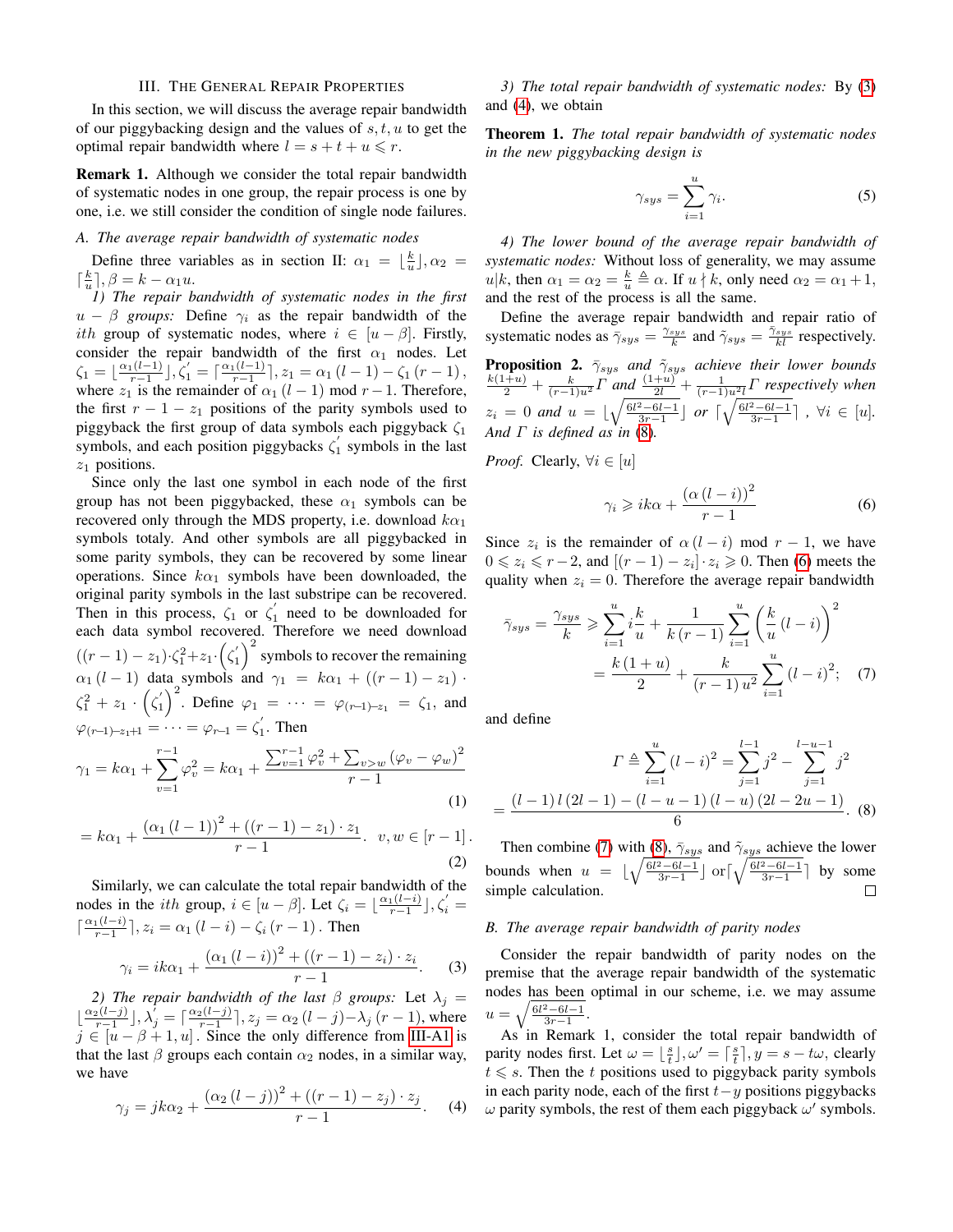*1) The total repair bandwidth of parity nodes:* Since only the first s symbols of each parity nodes have been piggybacked, the last  $t + u$  symbols can be recovered only through the MDS property. Then in this process,  $(t + u)kr$  symbols need to be downloaded to recover the original  $(t+u)r$  parity symbols first. On the other hand, there are

$$
rs + k(s+t) + \frac{k}{u}((u-1) + \dots + 1) = rs + k(s+t) + \frac{k(u-1)}{2}
$$

symbols that have been piggybacked to these  $(t+u)r$  symbols, for simplicity, we suppose  $\alpha_1 = \alpha_2 = \frac{k}{u}$ , i.e.  $u | k$ . However only the  $rs + ks$  symbols of them haven't been downloaded yet, the rest belong to the  $rk(t+u)$  symbols that have been already downloaded in the first step. Hence only the  $rs + ks$ more symbols need to be downloaded.

Consider the repair of the first s symbols in each parity nodes next. To recover one symbol in this process,  $\omega$  or  $\omega'$  symbols need to be downloaded. As in the section A,  $r\left((t-y)\omega^2+y\left(\omega'\right)^2\right)$  symbols need to be downloaded totally.

Therefore we can obtian

**Theorem 3.** *The total repair bandwidth*  $\gamma_{par}$  *of parity nodes is*

$$
rk(t+u) + s(k+r) + r\left((t-y)\omega^2 + y(\omega')^2\right).
$$
 (9)

*2) The lower bound of the average repair bandwidth of parity nodes:* Define the average repair bandwidth of parity nodes as  $\bar{\gamma}_{par} = \frac{\gamma_{par}}{r}$  and the average repair ratio as  $\tilde{\gamma}_{par} =$  $\frac{\bar{\gamma}_{par}}{kl}$ .

**Proposition 4.** Suppose  $u = \sqrt{\frac{6l^2 - 6l - 1}{3r - 1}}$  and  $t|s, \omega = \frac{s}{t}$ , *then*  $\bar{\gamma}_{par}$  *and*  $\tilde{\gamma}_{par}$  *achieve their lower bounds*  $(t + u)k + \frac{s(k+r)}{r} + \frac{t\omega^2}{\omega^2}$  *and*  $\frac{t+u}{l} + \frac{s(k+r)}{rkl} + \frac{t\omega^2}{kl}$  *respectively when*  $t =$  $(l-u)\sqrt{\frac{r}{k(r-1)}}.$ 

*Proof.* Since  $t|s, \omega = \omega' = \frac{s}{t}$  and  $y = s - t\omega = 0$ , we obtain

<span id="page-3-0"></span>
$$
\gamma_{par} = rk(t+u) + s(k+r) + rt\omega^2.
$$
 (10)

By  $s + t + u = l$ , we have  $s = l - u - t$ , since l and u are known, [\(10\)](#page-3-0) can be viewed as a univariate polynomial with respect to t. Since  $\bar{\gamma}_{par}$  and  $\tilde{\gamma}_{par}$  are are both constant multiples of  $\gamma_{sys}$ , they achieve the lower bounds at the same point  $t = (l - u) \sqrt{\frac{r}{k(r-1)}}$ .

Remark 2. Although the two extreme points we consider above do not necessarily make the average repair bandwidth of all nodes optimal, we believe that the repair of systematic nodes is the top priority and the gap is also negligible.

Remark 3. By some similar calculation, we can ontian the upper bounds of  $\tilde{\gamma}_{sys}$  and  $\tilde{\gamma}_{par}$ , while  $k \gg r$ , the upper bounds are approximately equal to the lower bounds. For simplicity, the content of the upper bound is omitted.



Fig. 3. Average repair bandwidth ratio of all nodes of  $C$  and SPB in [\[12\]](#page-4-8) with  $k = 50, \, 5 \leqslant r \leqslant 10$  and  $l = r$ 

# IV. COMPARISON

The most relevant works to ours are [\[11\]](#page-4-7), [\[12\]](#page-4-8), [\[14\]](#page-4-10), [\[15\]](#page-4-11). Define the code in this paper as  $C$  and the average repair bandwidth ratio of all nodes as  $\tilde{\gamma}_{all}$ . Clearly,  $\tilde{\gamma}_{all} = \tilde{\gamma}_{sys} \frac{k}{k+r} + \tilde{\gamma}_{sub}$  $\tilde{\gamma}_{par}\frac{r}{k+r}.$ 

**Remark 4.** In Yuan *et al.* [\[11\]](#page-4-7), in order to reduce the repair bandwidth of parity nodes, the original sub-packetization  $l$ needs to be enlarged by m times, where  $m \geq 2$ . There are two piggybacking designs that we call  $C_1$  and  $C_2$  here in Jiang et al. [\[15\]](#page-4-11).

To some extent, the method of [\[12\]](#page-4-8) is utilized to improve our work, but the repair bandwidth of systematic nodes in [\[12\]](#page-4-8) and [\[14\]](#page-4-10) is reduced by using more locations to piggyback the data information symbols in this paper. Furthermore, the designs in [\[12\]](#page-4-8) and [\[14\]](#page-4-10) are only suitable for the sub-paketization  $l = r$ . The average repair bandwidth ratio  $\tilde{\gamma}_{sys}$  of systematic nodes of our design and SPB in [\[12\]](#page-4-8) are plotted in Fig. 3. Since the repair bandwidth of systematic nodes is identical in [\[12\]](#page-4-8) and [\[14\]](#page-4-10), it is not necessary to make further comparison with [14]. On the other hand, it is not feasible for the subpacketization  $l \le 10$  in industry, hence it is sufficient to consider  $l \in [5, 10]$ in Fig. 3. And the repair bandwidth ratio can be reduced by about 5%. Since  $\tilde{\gamma}_{sys}$  is independent with k, for the sake of high code rate,  $k$  in taken as 50 in Fig. 3.

In the following, we focus on comparing our repair bandwidth ratio with [\[11\]](#page-4-7) and [\[15\]](#page-4-11) under the same parameters. On the other hand, [\[15\]](#page-4-11) reduced the average repair bandwidth ratio of all nodes in [\[11\]](#page-4-7) by sacrificing a part of the systematic nodes repair bandwidth, hence the average repair bandwidth ratio of all nodes is compared with [\[15\]](#page-4-11) in Fig. 4. And Fig. 5 shows the average repair bandwidth ratio of the systematic nodes in [\[11\]](#page-4-7) and ours. In Fig. 4 and 5,  $k = 100$  and  $l = 8$ . The repair bandwidth ratio can be reduced by about 8% and 6% respectively.

Actually, it is inevitable that our results outperform [\[11\]](#page-4-7) and [\[15\]](#page-4-11), since during the repair process at each node, the fewer